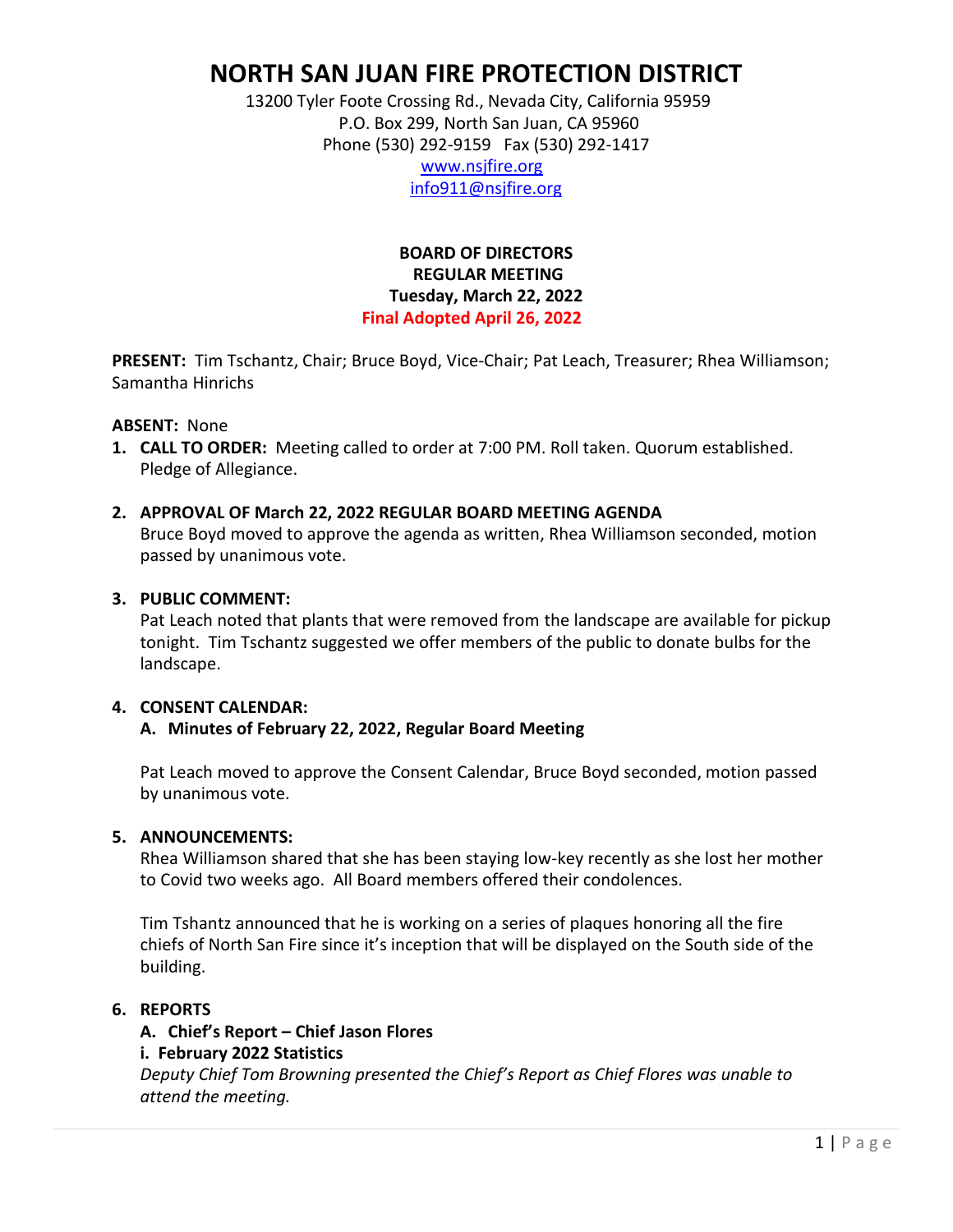- 5 firefighters recently completed a Driver Operator 1A class (about the vehicle), 4 of those firefighters went on to complete a Driver Operator 1B class (calculating hydraulics).
- New SCBA's are in. Once all firefighters are fit tested and finish training on the new systems they will be put in service.
- Wildland refresher class coming soon.
- Promotions: Forrest Simpson to Engineer assigned to Engine 6162, Casey Fites-Kaufman to Engineer assigned to Water Tender 6191, and Jerrod Hayden to EMS Coordinator at the Engineer level.
- Chief Browning shared that he recently completed a presentation on the entrapment he was involved in. Bruce Boyd suggested Tom give the Board the same presentation.

Rhea Williamson suggested the fire department hold an open house to present the new engine (6168) and show the community how it works. Tom Browning replied that he will bring it up with the other Chiefs.

Tim Tschantz asked if Chief Browning to share information on a proposed control burn class. Tom informed the group that he has contacted the control burn coordinator regarding hosting a control burn class out of station 3. Tom is considering two sites where to hold the live fire portion of the class, both sites border station 3. The classroom portion will likely be held this Spring, but the live fire portion of the class likely won't happen until this fall. Rhea Williamson suggested Tom contact the San Juan Ridge Taxpayers Association to coordinate this effort.

Rhea Williamson relayed that she has been contacted by residents who are concerned about spontaneous combustion involving large chip piles. Chief Browning replied that, in his experience as a fire investigator, spontaneous combustion in wood chip piles is not as common as people think, but he would check with experts on the matter to see what the current consensus is.

# **B. Treasurer's Report – Pat leach**

There are no written reports this month as our Finance Manager is on medical leave. The April Board Meeting will include the Financial Reports for both February and March 2022.

# **C. Firefighters Association Report – Chris Rainville**

Chris Rainville was unable to attend the meeting and asked Board Secretary Heidi Ryan to relay that the Association is primarily focused on fundraising. Captain Nathaniel Van Order added that the Drive-thru fundraiser will be on April 9<sup>th</sup> and will be yaki-soba with help from local chef Allison Green. The Association is putting on a Firefighter Social on April 30<sup>th</sup> to appreciate the work of the firefighters.

# **D.** Fire Safe Council /FireWise Coalition/Ridge FireWise Communities Report – Pat Leach

The Fire Safe Council is taking requests for Defensible Space mitigation work for lowincome seniors, access and functional needs individuals, or disabled vets. The sign-up is online at www.areyoufiresafe.com.

The Wampum and Robinson/Byron/Brem neighborhoods need assistance finalizing their Action Plan for their FireWise Community certification. Pat Leach can assist.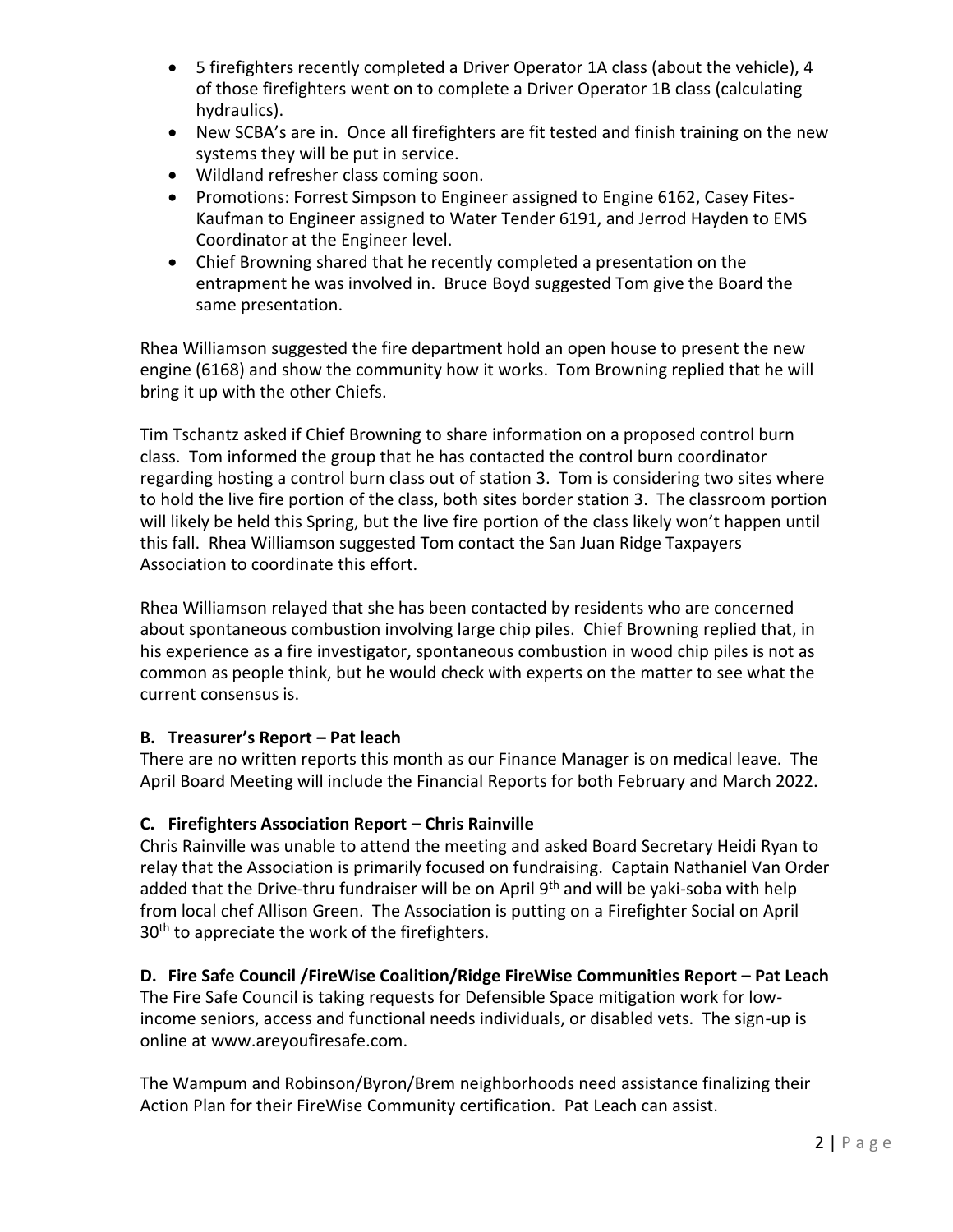Bruce Boyd added that Nevada County is considering a Measure for a sales tax increase of 0.5% that will be used for fire mitigation.

### **E. NCFA Report – Pat Leach.**

The next meeting is in May.

### **7. OLD BUSINESS**

**A. Water Storage Committee Update- Bruce Boyd** Nothing to report.

### **B. "Preparing for Large Fires" – Tim Tschantz**

Samantha Hinrichs suggested we focus on prescribed fire education.

Heidi Ryan added that the Department loans out root jacks (to pull scotch broom) to the community and suggested we have other equipment available for loan like Mcleods and other tools that are helpful in cutting fire line.

Tim Tschantz brought back Rhea's suggestion of an Open House and developing it to include an education unit on prescribed fire. This could be an annual event. Tim asked Rhea and Samantha to coordinate ideas.

### **D. Resolution 2022-02 Measure Q COLA Adjustment – Pat Leach**

Resolution 2022-22 is to apply a COLA of 3% to Measure Q. Measure Q was passed in 2014 and this will be the first time a COLA was applied. Bruce Boyd asked for the members of the public present to provide feedback.

Liz Walsh responded that the increase is relatively small, but she would not like to see it increase like this annually.

Boyd Johnson added that all the Board members that traditionally opposed any increases are all retired now. Boyd wondered if residents in Paradise would have agreed to pay more for fire service before the Camp Fire if given the chance.

Samantha Hinrichs moved to adopt Resolution 2022-02, Rhea Williamson seconded, motion passed by roll call vote as follows:

Bruce Boyd - Aye Pat Leach – Aye Rhea Williamson – Aye Samantha Hinrichs – Aye Tim Tschantz – Aye

Ayes: 5 Noes: 0 Abstain: 0 Absent: 0

### **E. Newsletter Update and Editor Discussion – Rhea Williamson**

Rhea Williamson relayed that two firefighters, Sambhava Burke and Melanya Gonshorowski, have taken the lead on the Newsletter and they are on track. Heidi Ryan